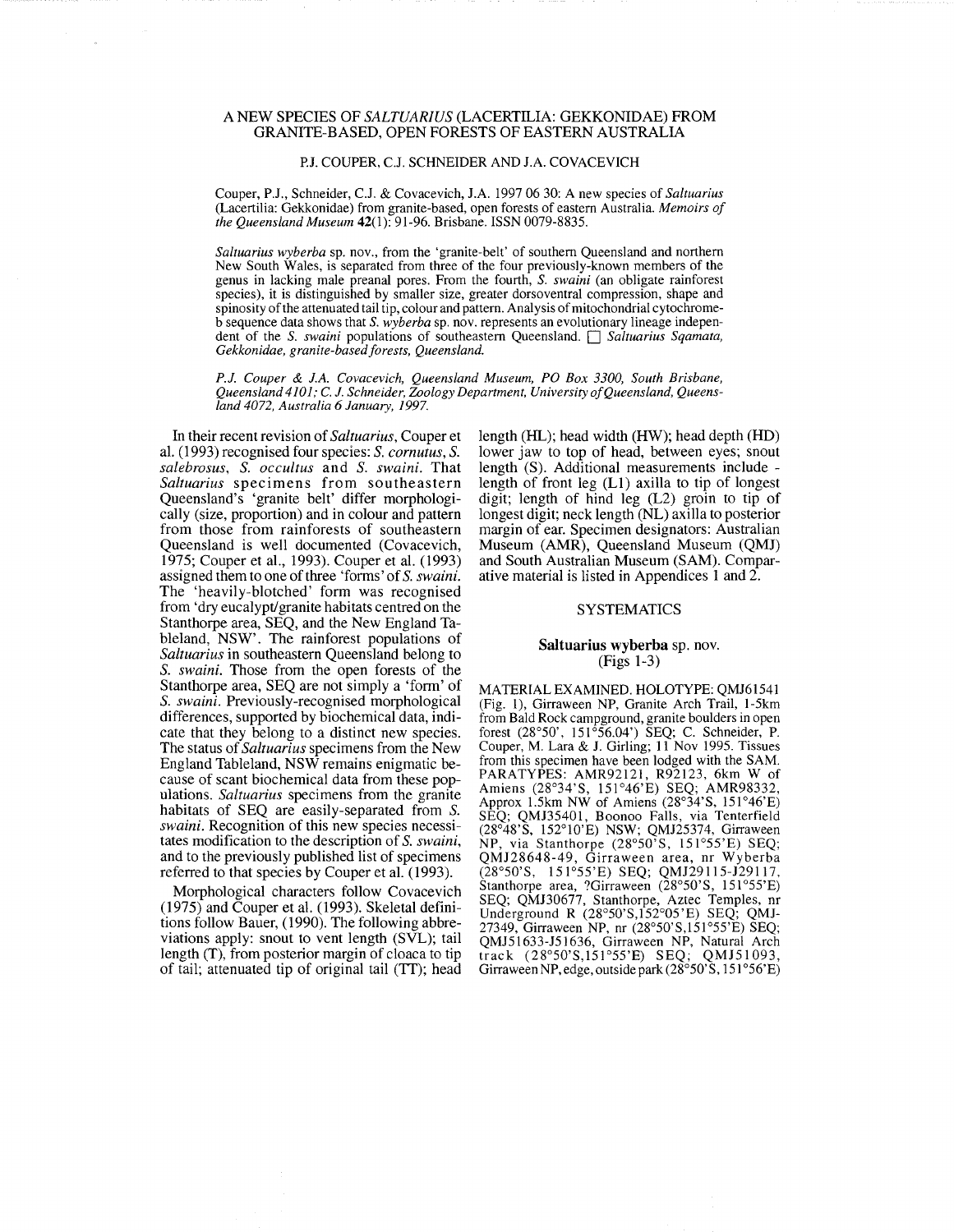

FIG. 1. The holotype of *Saltuarius wyberba* sp. nov. (QMJ61541).

SEQ; QMJ61539-40, J61542-45, Girraween NP, Granite Arch Trail, 1-5km from Bald Rock campground (28°50', 151°56.04') SEQ; QMJ50345, Girraween NP (28°51'S, 151°55'E) SEQ; QMJ54847, Bookookooara, Boonoo SF (28°51 'S, 152°11 'S) NSW; QMB0420, Wyberba, nr (28°52'S, 151°52'E) SEQ.

ETYMOLOGY. Wyberba is a rail-siding on the west- ern boundary of Girraween National Park, in the Stanthorpe area, SEQ. The name is reported to be of Aboriginal origin, and said to mean 'at the end of the mountain' (Harslett & Royle, 1980). The epithet is to be treated as a noun in apposition.

DIAGNOSIS. *Saltuarius wyberba* sp. nov. is distinguished from *Saltuarius* spp. except S. *swaini,*  in lacking male preanal pores. S. *wyberba* is separated from S. *swaini* by size (max SVL 109.2mm vs 131mm); in being more dorsoventrally compressed (mean HD 38% HW n=26 vs  $45\%$  n=35), and by the shape and spinosity of the attenuated tail tip (finely tipped with only minute tubercules, Fig. 2a vs bluntly tipped with large tubercules, Fig. 2b). Colour pattern also distinguishes these two species. S. *wyberba* is grey to tan, with a pale vertebral stripe and heavy brown to black blotching. S. *swaini* is grey or mid-dark brown with lichen-like, dark-edged,

dorsal blotches or grey/brown with a pale vertebral streak. S. *wyberba* has a wide, open V-shaped marking between the eyes (Fig. 3a). In S. *swaini*  this is a narrow deep  $V$  (Fig. 3b).

DESCRIPTION. SVL(mm): 75.4-109.2 (n = 27, mean = 95.2). Proportions as % SVL:  $T = 68.4$ -80.9 (n = 11, mean = 72.4);  $TT = 26.8 - 32.4$  (n = 11, mean = 29.4); L1 = 40.1-51.6 (n = 25, mean  $= 44.9$ ; L2 = 51.0-59.7 (n = 24, mean = 55.3);  $HL = 26.4{\text -}29.5$  (n = 27, mean = 27.8); HW = 20.5-23.7 (n = 27, mean = 22.3); HD = 7.2- 9.7  $(n = 26, \text{ mean} = 8.5); S = 11.0 - 12.9 (n = 27,$ mean = 12.1); NL = 15.6-21.9 (n = 25, mean = 19.4).

Head. Large, depressed, triangular, distinct from neck; covered in small granules which are intermixed with large rounded to conical tubercules; skin of head coossified with skull; rostral completely divided by a single deep groove (n  $= 26$ ), or almost completely divided (n = 1); rostral contacting nostril; ear opening elliptical, vertical, much less than half as large as eye; supralabials 13-18 ( $n = 54$ , mean = 14.6); infralabials 10-14 ( $n = 54$ , mean = 12.2); Tongue colour in life, grey/purple.

Neck. Moderate to broad, 31-48% HW.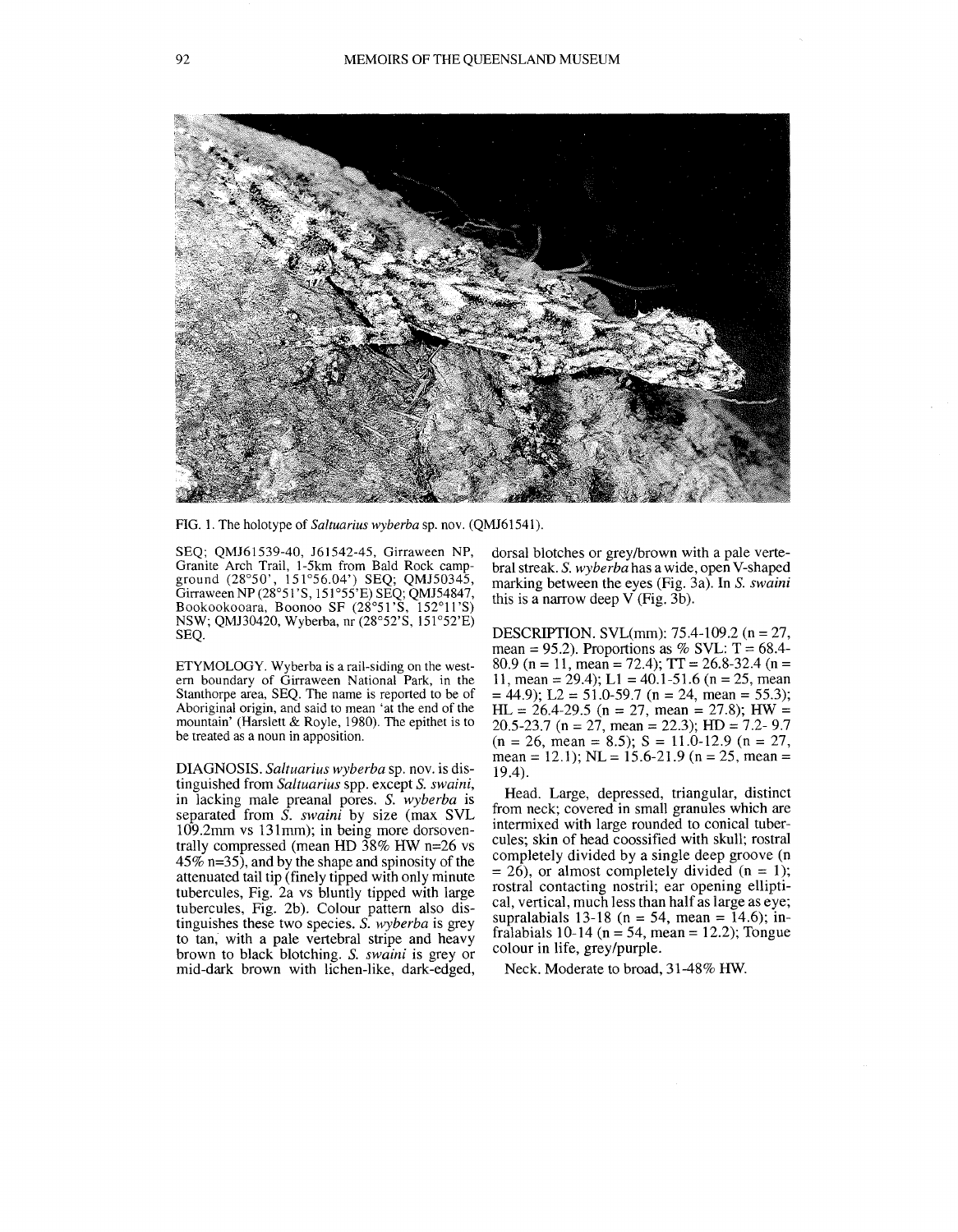**A**<br> **A**<br> **A** 

B



Body. Moderate, depressed, covered in small granules; dorsal granules intermixed with larger conical tubercules; tubercules moderate to large on back, flanks and neck; lower flank tubercules small to large, sometimes associated with a lateral flange running from axilla to groin; basal scales surrounding flank tubercules slightly enlarged; granules on throat noticeably smaller than those on chest and belly.

Preanal pores. Absent.

Limbs. Long, covered in pointed tubercules dorsally; digits strong, compressed distally; subdigital lamellae (fourth toe)  $18-24$  (n = 54, mean  $= 20.4$ ).

Original tail.  $(n = 11)$  Depressed, broad and contracted at base and attenuated at tip; anterior flared portion surrounded by an undulating flange which bears slender, sharply pointed tubercules around its margin; dorsal surface of tail (except along midline of flared portion)covered in large conical tubercules which are particularly pronounced on the attenuated tip: tail tip slender and free of tubercules, or with only minute tubercules; number of rows of enlarged spinose tubercules anteriorly across the attenuated tip 4-6 ( $n =$ **11,** mean = 5.5); attenuated tip accounts for 38- 45% of total tail length; ventral surface smooth with a shallow groove along the midline of attenuated tip.

Regenerated tail. (n = **11)** Depressed, broad and leaf-like contracted at base and only just attenuated at tip; tail margin is a broad, thin flange which bears minute spinose tubercules around the edges; tail free from spinose tubercules on both dorsal and ventral surfaces; ventral surface without any indication of a shallow groove along the midline.

*Skeletal Features.* Supraocular portion of frontal grooved; anterior process of interclavicle not present; epipubic cartilage expanded; presacral vertebrae 25; sacral vertebrae 2; lumbar vertebrae 2; 1st autotomy septum 6; abdominal vertebrae bearing reduced ribs 4; rib free cervicals 3; cervical vertebrae not elongate; sternal ribs 3; mesosternal ribs 2; based on QMJ29115 (alizarin stained).

*Pattern (in spirit).* Dorsum tan or grey; heavily marked with dark brown/black or grey blotches on head, body and limbs; a narrow vertebral

FIG. 2. Attenuated, original tail tips of the *Saltuarius*  species. A, S. *wyberba* (QMJ61541), with a finely tipped tail, and only minute tubercules; B, S. *swaini*  (QMJ5649), with a bluntly tipped tail, and large tubercules.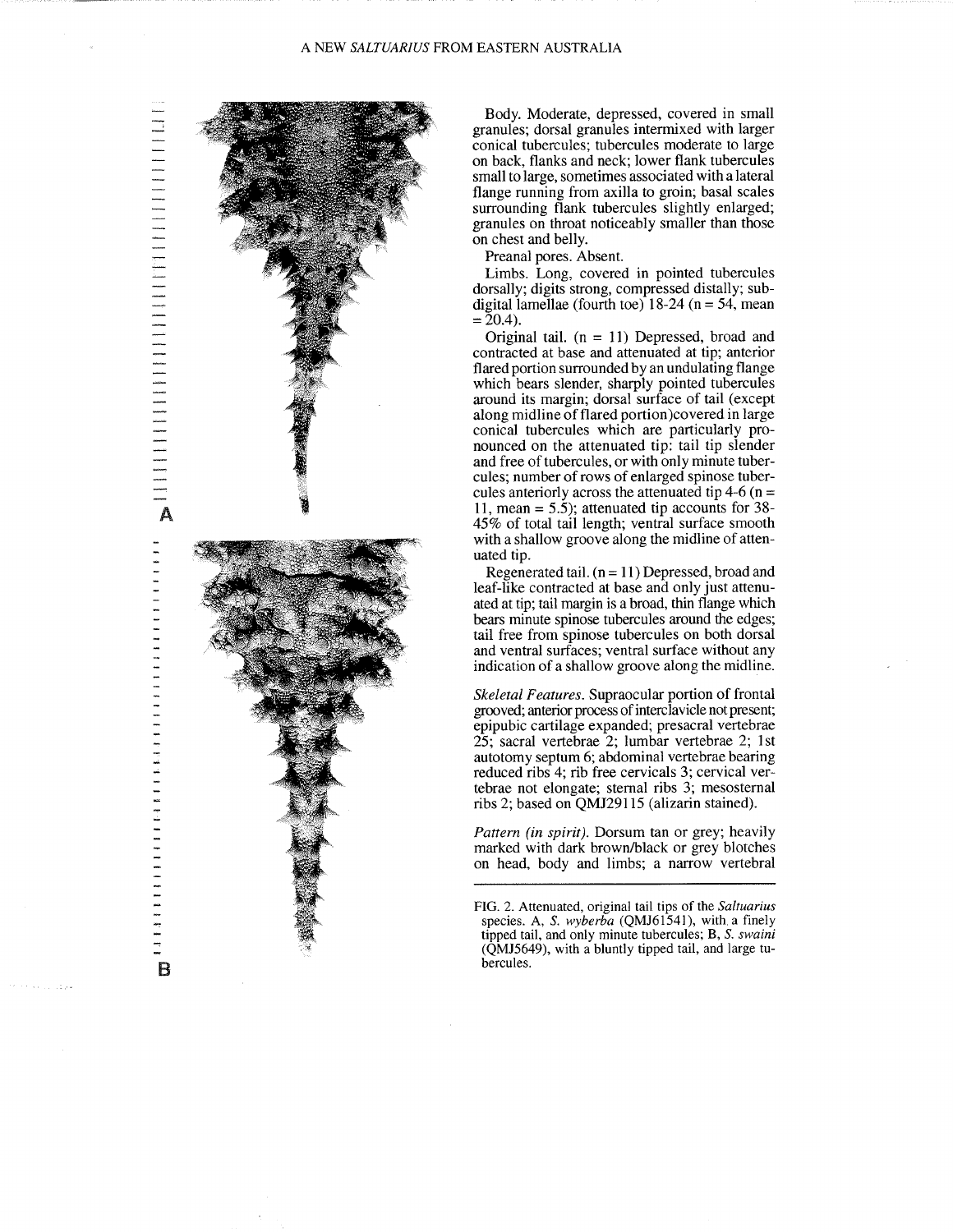

FlG. 3. Markings between the eyes in the *Saltuarius* species. A, S. *wyberba* (QMJ61541), with a wide, open 'V'; B, S. *swaini(QMJ51638),* with a narrow, deep 'V'.

stripe, broken by four irregular tan or grey blotches, extends from neck to base of tail; a wide, open V-shaped marking between the eyes (Fig. 3a); labials light grey, mottled with dark brown; toes prominently marked by alternating pale and dark crossbands. Venter cream with clusters of dark brown granules which often form irregular bars below the infralabials, and on the anterior margin of the thigh. Original tail grey to tan above, marked with four to six irregular pale crossbands which extend to the ventral surface on the attenuated tail tip; cream to pale grey below, mottled with brown, and with a series of pale blotches along the midline of the anterior flared portion. Regenerated tail pale grey, or tan with darker marbling.

*Measurements and Scale Counts.* Holotype  $(QMJ61541)$ : SVL(mm): 97.56, T = 69.55, TT = 26.19, L1 = 43.0, L2 = 53.6, HL = 26.0, HW =  $21.0, HD = 8.2, S = 11.6, NL = 17.2, supralabials$ 13/13, infralabials 13/12, subdigital lamellae (4th toe) *22122.* 

#### **GENETICS**

Analysis of mitochondrial cytochrome-b sequence data supports the recognition of *Saltuarius* populations from granite habitats in the Stanthorpe area  $(28°40°S, 151°56'E)$  SEQ, as distinct from S. *swaini* sensu stricto. 372 base pairs of the 5' end of the light strand (and corresponding heavy strand) of the cytochrome-b gene were sequenced from 7 individuals from Girraween National Park (28°50'S, 151°55'E), near Stanthorpe, and compared with homologous sequences from all species of leaf-tailed geckos including 2 individuals representing S. *swaim'*  from Lamington National Park (28°14'S, *153°08'* E) and Mt Tamborine (27°58'S, 153°11 'E). Amplification of target DNA was achieved from CsCI gradient purified mtDNA and/or total genomic DNA extracts with primers Ph-l and MVZ04 (primer sequences available from CJS). PCR was performed in 25 1 reactions with  $1.5 \text{mM}$  MgCl<sub>2</sub>,  $0.5 \text{U}$  Taq polymerase (Promega), IX Promega Thermobuffer, 60M each dNTP, 0.2M each primer, and 30 cycles with 45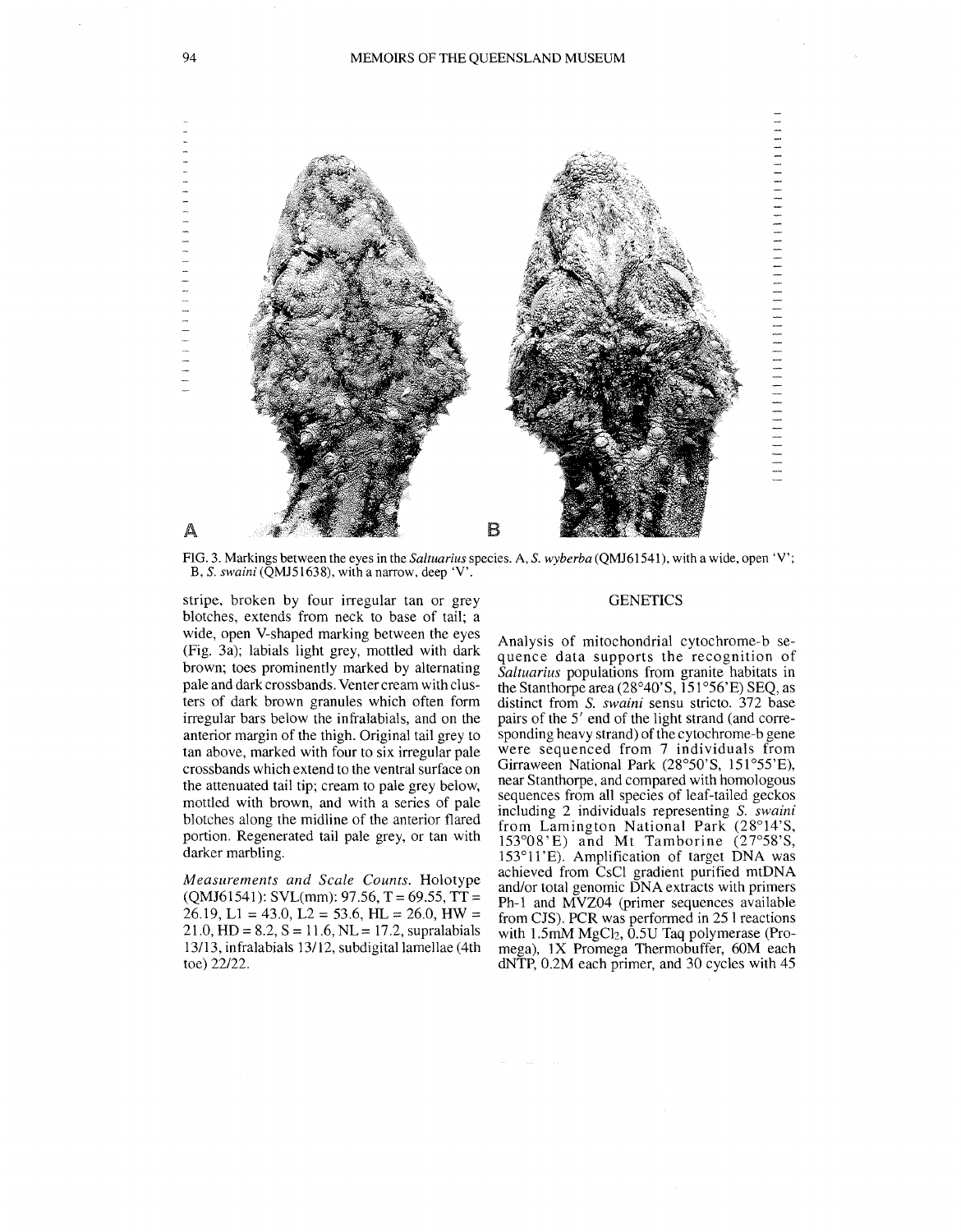seconds at 94°C, 45 seconds at 45°C, and 45 seconds at 72°C. Automated sequencing of double-stranded products followed manufacturer's (ABI) suggested protocols. Analyses are those of one of us (CJS), unpub. data. Phylogenetic analysis reveals that Girraween sequences form a strongly supported sister group to a monophyletic  $group$  - composed of the Lamington-Mt Tambourine sequences (100% of bootstrap replicates in parsimony analysis with all characters unordered and equally weighted). Sequences from the Girraween group differ from the Lamington-Mt Tamborine group at 13.8% of sites, a level of difference similar to that among species of the closely related genus *Phyllurus* (P. isis, P. *nepthys,* and P. *ossa* differ at 10.0-13.9% of homologous sites). These data, in combination with morphological differences indicate that the Girraween NP *Saltuarius* populations represent an evolutionary lineage independent of the Lamington-Mt Tamborine populations.

Tissue samples from *Saltuarius* specimens from localities in New South Wales are scant. However, tissues (AMRI41964-5, tissue sample numbers NR878-9) were obtained from specimens in two populations of *Saltuarius* at Chelundi State Forest (30°01 *'OT'S,* 152°30'02"E & 30°03'04" S, 152°21'36"E), NSW. Chelundi SF is near Guy Fawkes NP, approximately 145kms SW of Girraween NP. Cytochrome-b sequences from these individuals differ slightly from each other (0.5%) and form a sister group to the *Saltuarius* populations of Girraween NP, SEQ. Importantly, these sequences differ from the Girraween samples at approximately 11% of sites and from Lamington-Mt Tamborine, SEQ sequences at  $12.6 - 13.1\%$  of sites. Given the level of sequence differences and the discontinuity of suitable habitat, it seems unlikely that the Chelundi and Girraween populations are conspecific. However, in the absence of comprehensive data, their status remains uncertain.

### REMARKS

Populations of S. *wyberba* from the granitebased forests of the Stanthorpe area, SEQ are morphologically and genetically distinct from populations of S. *swaini* occurring in the rainforests of southeastern Queensland. Specimens QMJ53984, AMRI41964-65, AMR43870, AMRl23490 and AMR149768, listed in Appendix 2, are of uncertain status. Morphology and colour-pattern of these specimens readily separate them from S. *swaini.* Although they are sim-

ilar in some respects to S. *wyberba* (colour/pattern) they have been excluded from the type series because morphological variations set them apart from S. *wyberba* from SE Queensland. (Specimen QMJ53984, Mann R. Nature Reserve, NSW, has large, scattered granules intermixed among the small granules of the chin. There is no evidence of this character in any of the specimens from the Stanthorpe area). *Saltuarius* specimens similar in colour and pattern to S. *wyberba* have been recorded from dry, open forests associated with granite as far south as Armidale, 30°31'S,  $151°40'E$  (H. Hines pers. comm.). The possibility that isolates of granite-based forest in N NSW may support several species of *Saltuarius* is not without precedent. In a recent review, Couper et aI. (1993) described three new species of *Phyllurus* from rainforests in coastal, mid-eastern Queensland. All occur in extremely close proximity on rainforest-covered mountains, their populations being separated by narrow corridors (9-30km) of open forest. Two of these species (P. *nepthys* and P. *ossa)* may be sympatric in the Clarke Ra. A parallel situation may occur in the granite-based, open forest habitats of SE Queensland and N NSW (28°40'-30°31'S). Here, exposed granite occurs as isolated outcrops and distinct gorge systems in a 'sea' of dry, open forest (New England hardwoods). It seems possible that each separate 'island' may also support a distinct *Saltuarius* sp. Assessment of the status of these *Saltuarius* populations hinges on extensive collecting and genetic sampling throughout the 'granite belt' of SE Queensland and N NSW.

Although S. *swaini* sensu stricto appears to be a rainforest species, it may occur in sympatry with S. *wyberba* in granite-based open forests in the Amiens region ( $28°34'$ S,  $151°46'E$ ), SEO. A single specimen (AMR92122) morphologically indistinguishable from S. *swaini,* has been collected from '6km NW Amiens' (Couper et aI., .1994). Available data suggest S. *swaini* is an obligatory rainforest species, with the exception of this enigmatic specimen. There is no reason to question data associated with AMR92122. Ross Sadlier of the Australian Museum (in litt., 23 April, 1996) regards the collector of this specimen as supplying data that was 'usually better than average'. Specimen AMR92122 has been formalin-fixed. Attempts to extract useable DNA for a genetic assessment of this specimen were unsuccessful.